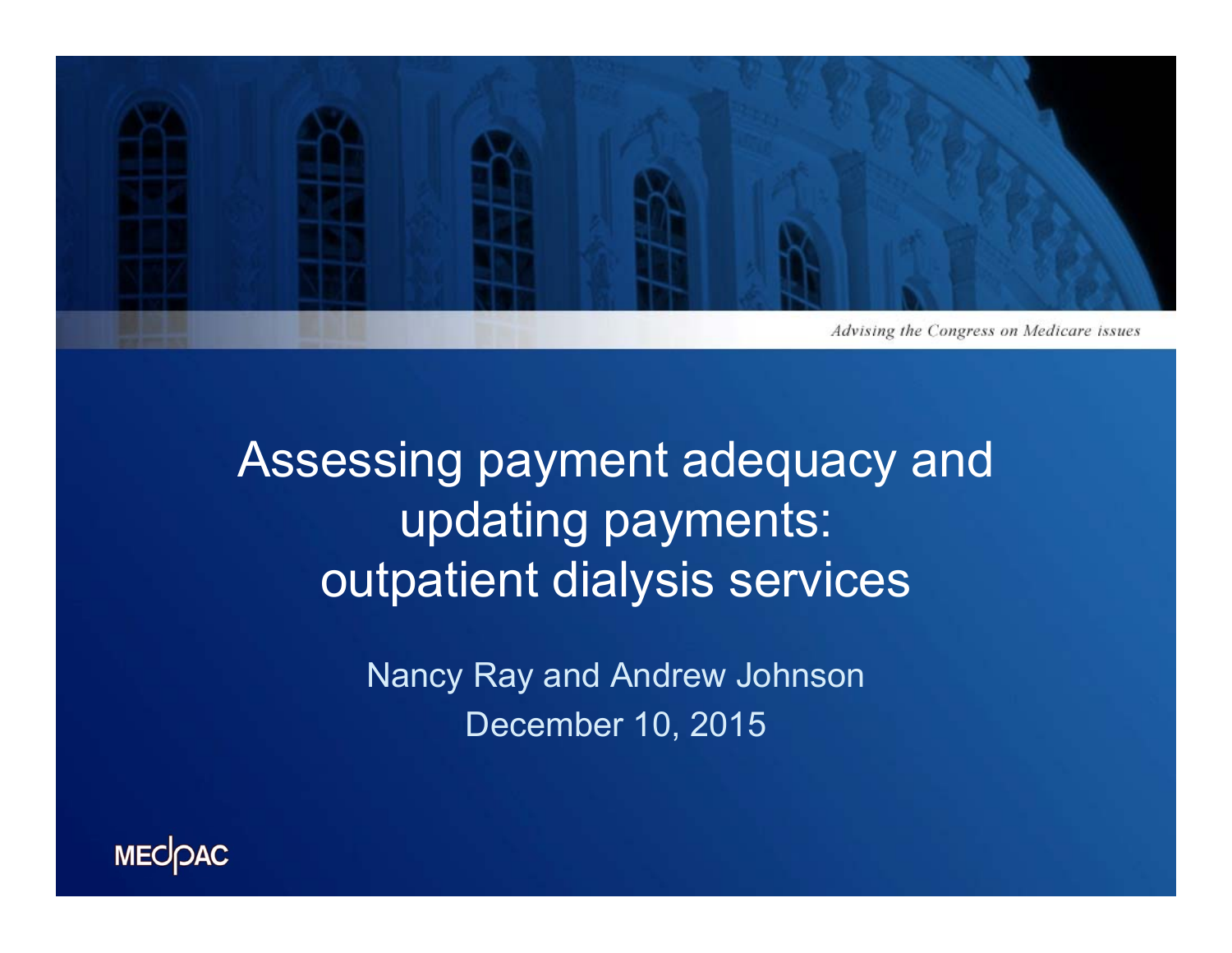# Overview of outpatient dialysis services, 2014

- $\blacksquare$  Outpatient dialysis services used to treat individuals with end-stage renal disease
- **Beneficiaries: About 383,000**
- **Providers: About 6,300 facilities**
- Ξ **- Medicare spending: \$11.2 billion**

Source: MedPAC analysis of 2014 100 percent claims submitted to dialysis facilities to CMS and CMS's Dialysis Compare files.

Data are preliminary and subject to change.

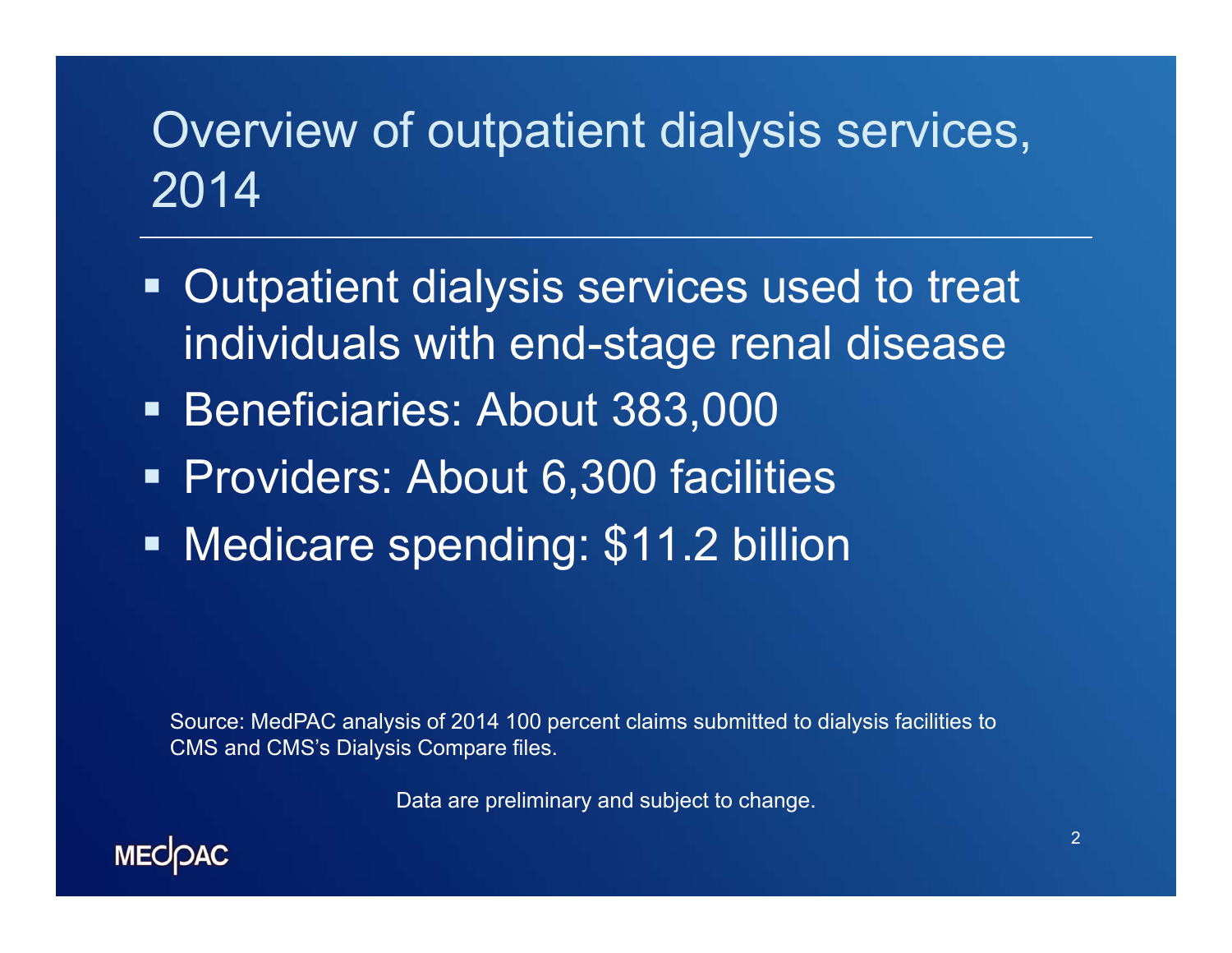## **Agenda**

- Payment adequacy analysis
- **Regulatory changes to the dialysis PPS** that CMS will implement in 2016
- **Two potential concerns**

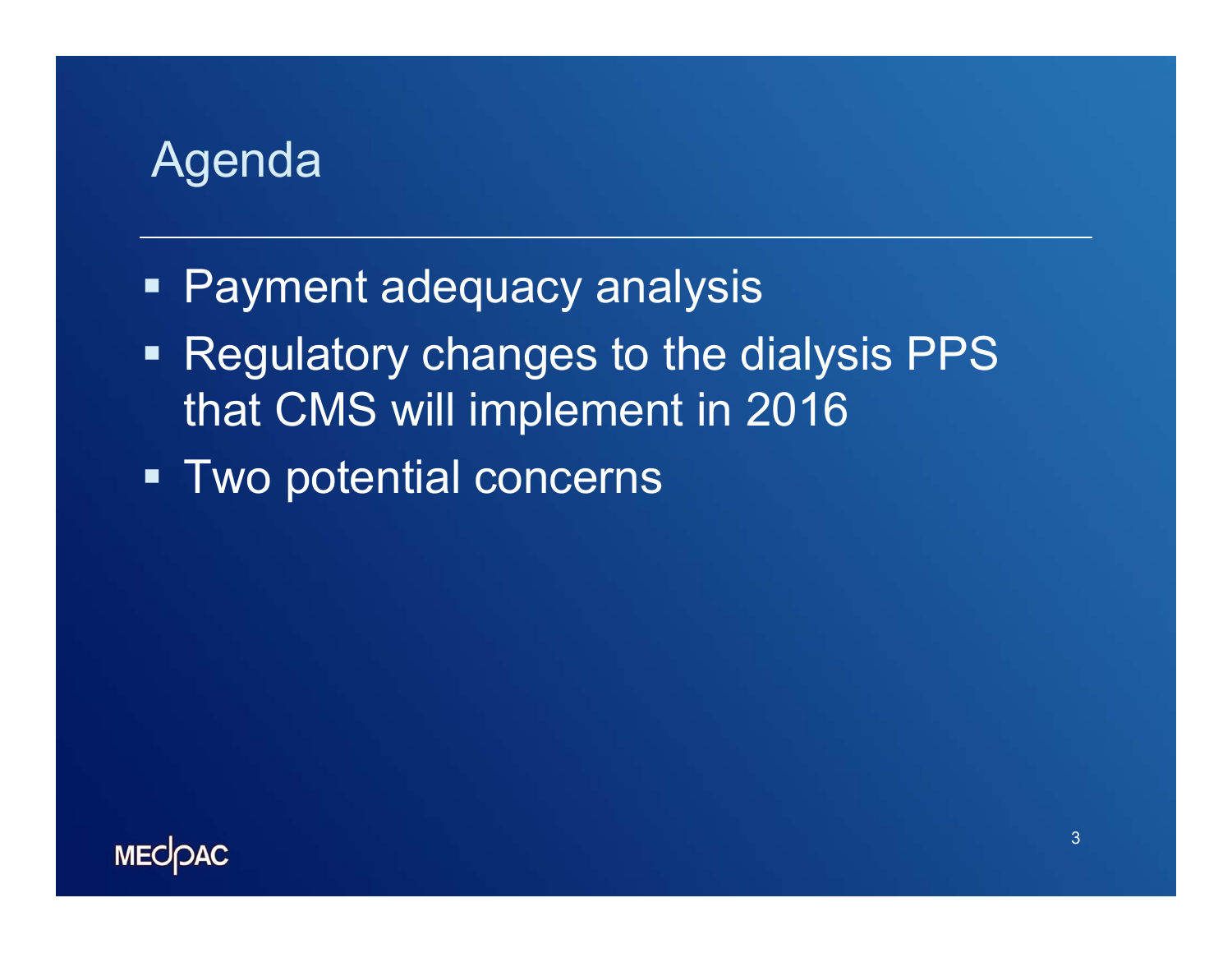## Payment adequacy factors

**Beneficiaries' access to care Supply and capacity of providers**  Volume of services **- Changes in the quality of care Providers' access to capital** Payments and costs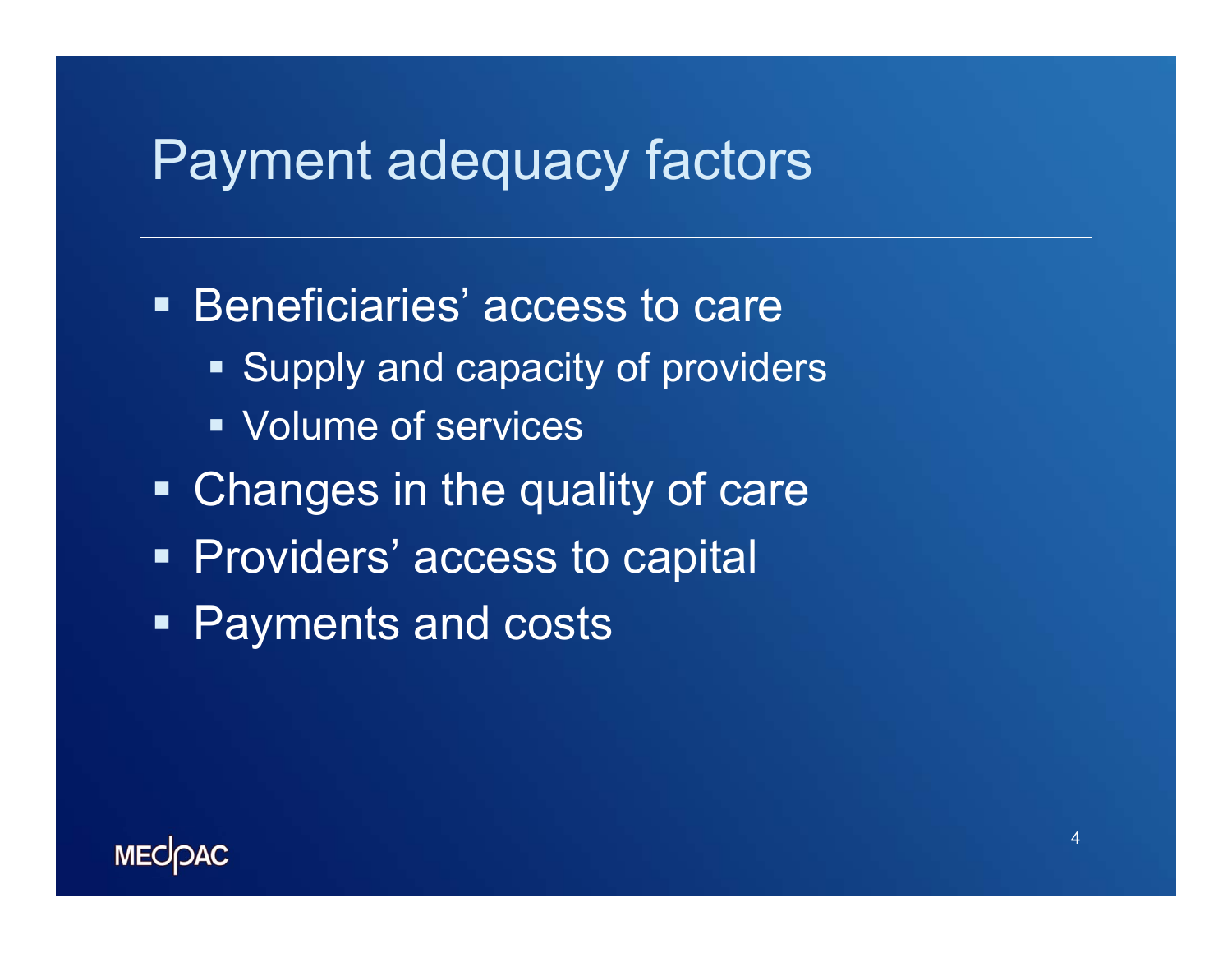# Dialysis capacity continues to increase

- $\blacksquare$  Between 2013 and 2014, dialysis treatment stations increased by 4%; capacity growth exceeded beneficiary growth
- **IF 10 2014, net increase in number of facilities**
- **Few facilities closed in 2013; closed facilities were** more likely to be smaller, nonprofit, and hospitalbased compared to all facilities
- **Analysis suggests that beneficiaries affected by** closures received care at other facilities

Source: MedPAC analysis of 2009-2014 100 percent claims submitted by dialysis facilities to CMS. Data are preliminary and subject to change.

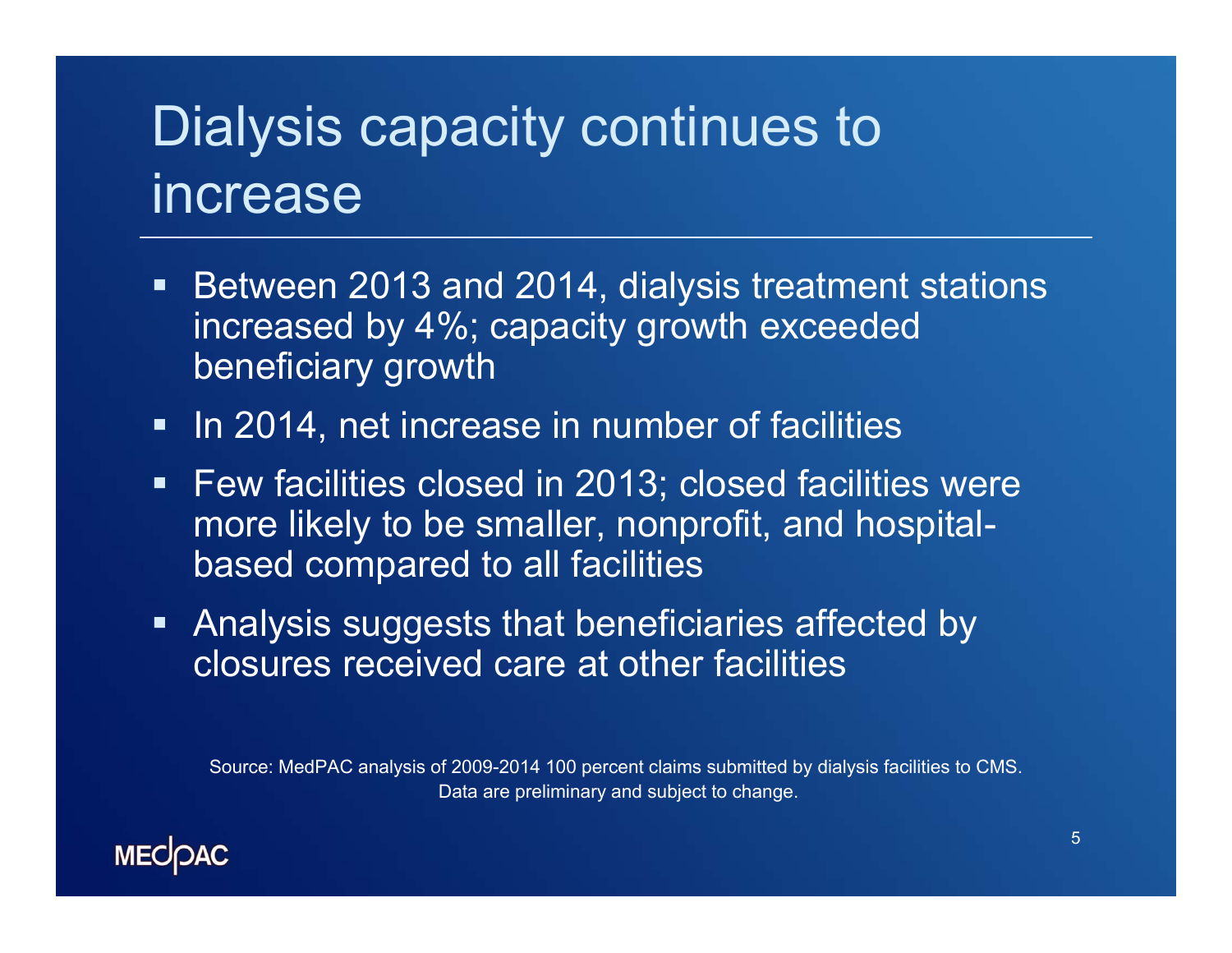# Growth in beneficiaries matches growth in treatments

- Between 2013 and 2014:
	- **Total number of dialysis FFS beneficiaries** increased by 2 percent
	- **Total number of dialysis treatments increased** by 2 percent
- **In both years, average treatments per langle transformation** beneficiary ≈117

Source: MedPAC analysis of 2009-2014 100 percent claims submitted by dialysis facilities to CMS. Data are preliminary and subject to change.

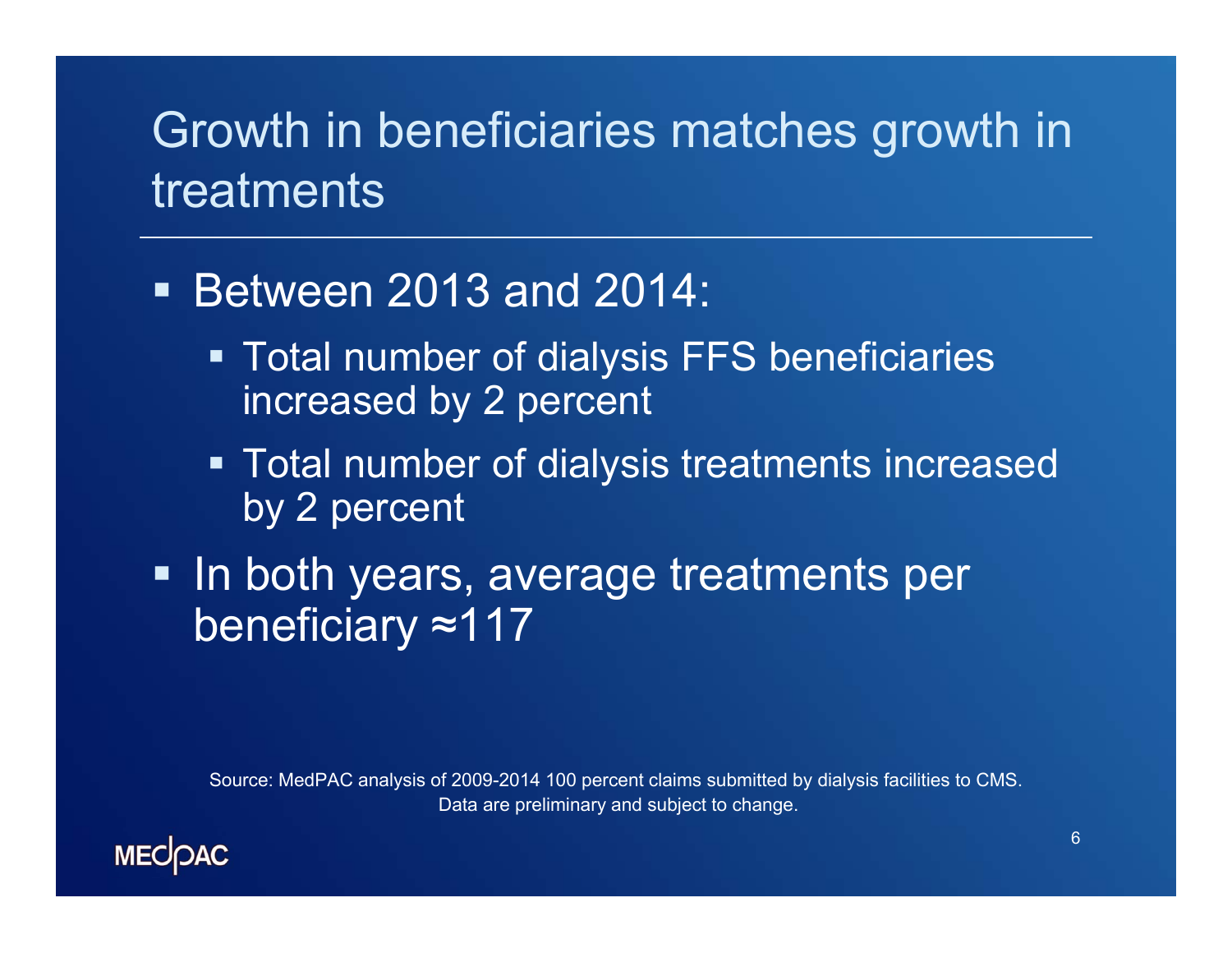# Use of dialysis drugs declined under the PPS



7 Note: Leading 12 drugs are: epoetin, darbepoetin (ESAs); iron sucrose, sodium ferric gluconate, ferumoxytol (iron agents); calcitriol, doxercalciferol, paricalcitol (vitamin D agents); daptomycin, vancomycin, alteplase, and levocarnitine (all other drugs). ESAs (erythropoietin stimulating agents). Source: MedPAC analysis of 2007-2014 100 percent claims submitted by dialysis facilities to CMS. Data are preliminary and subject to change.

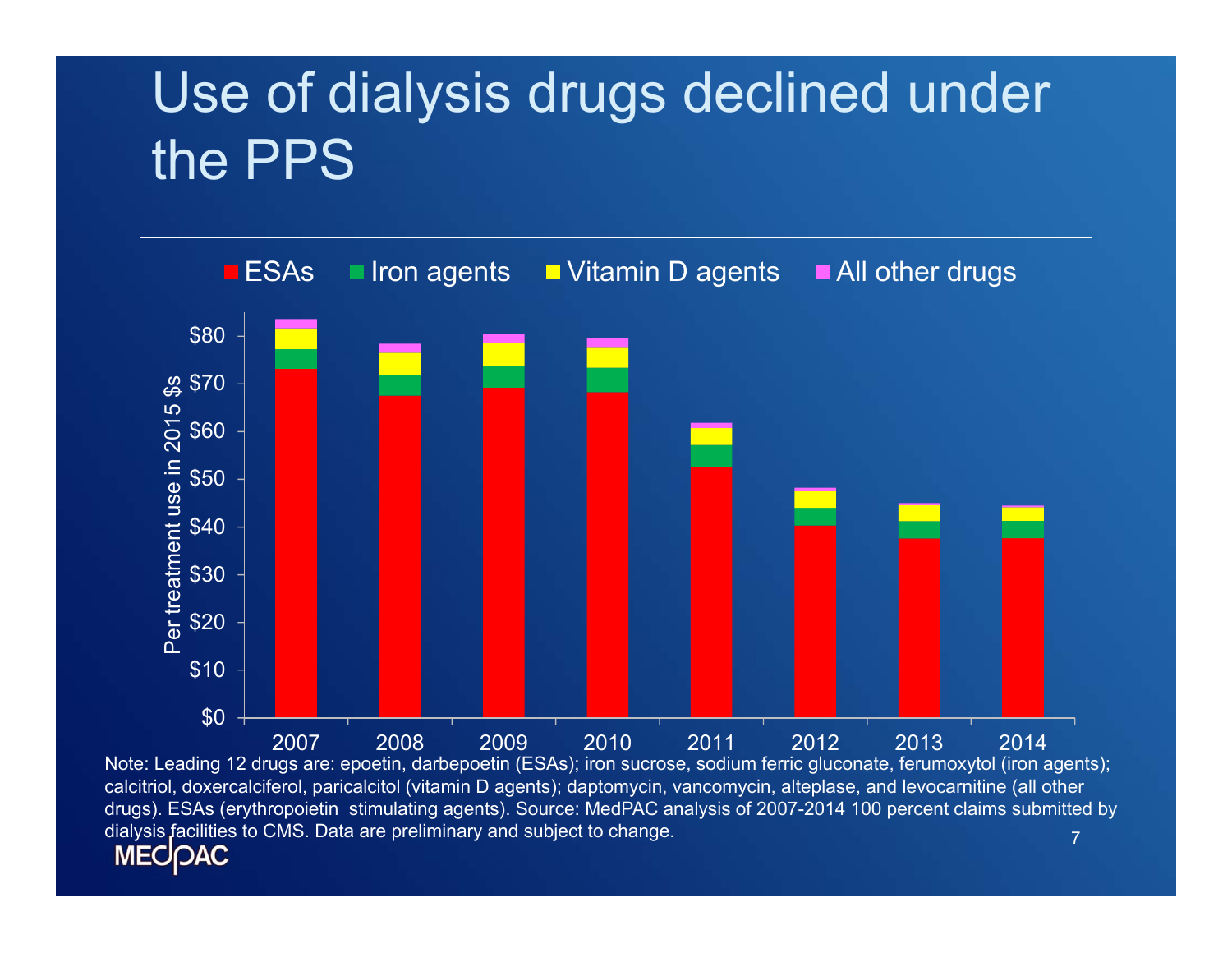## Dialysis quality between 2010 and 2014

- **Percent of dialysis beneficiaries** experiencing outcome:
	- **Mortality declined from 1.7% per month in** 2010 to 1.5% per month
	- ED use modestly increased between 10.7% to 11.3% per month
	- **Admissions modestly declined from 14.3% per** month in 2010 to 12.5% per month
	- Home dialysis modestly increased from 8.3% per month to 10.6% per month

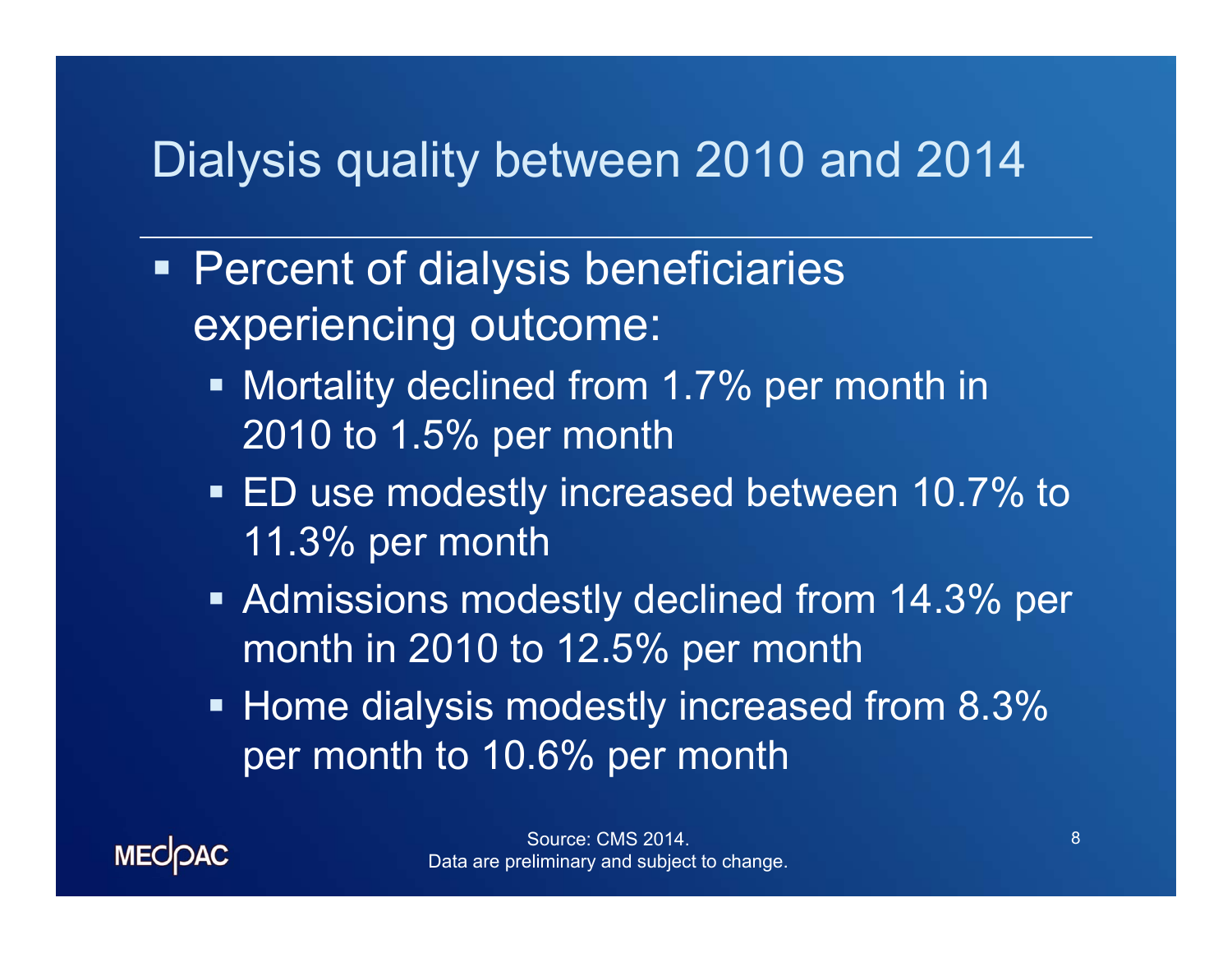## Providers' access to capital

- **Increasing number of facilities that are for**profit and freestanding
- Both large and small chains have access to private capital to fund acquisitions

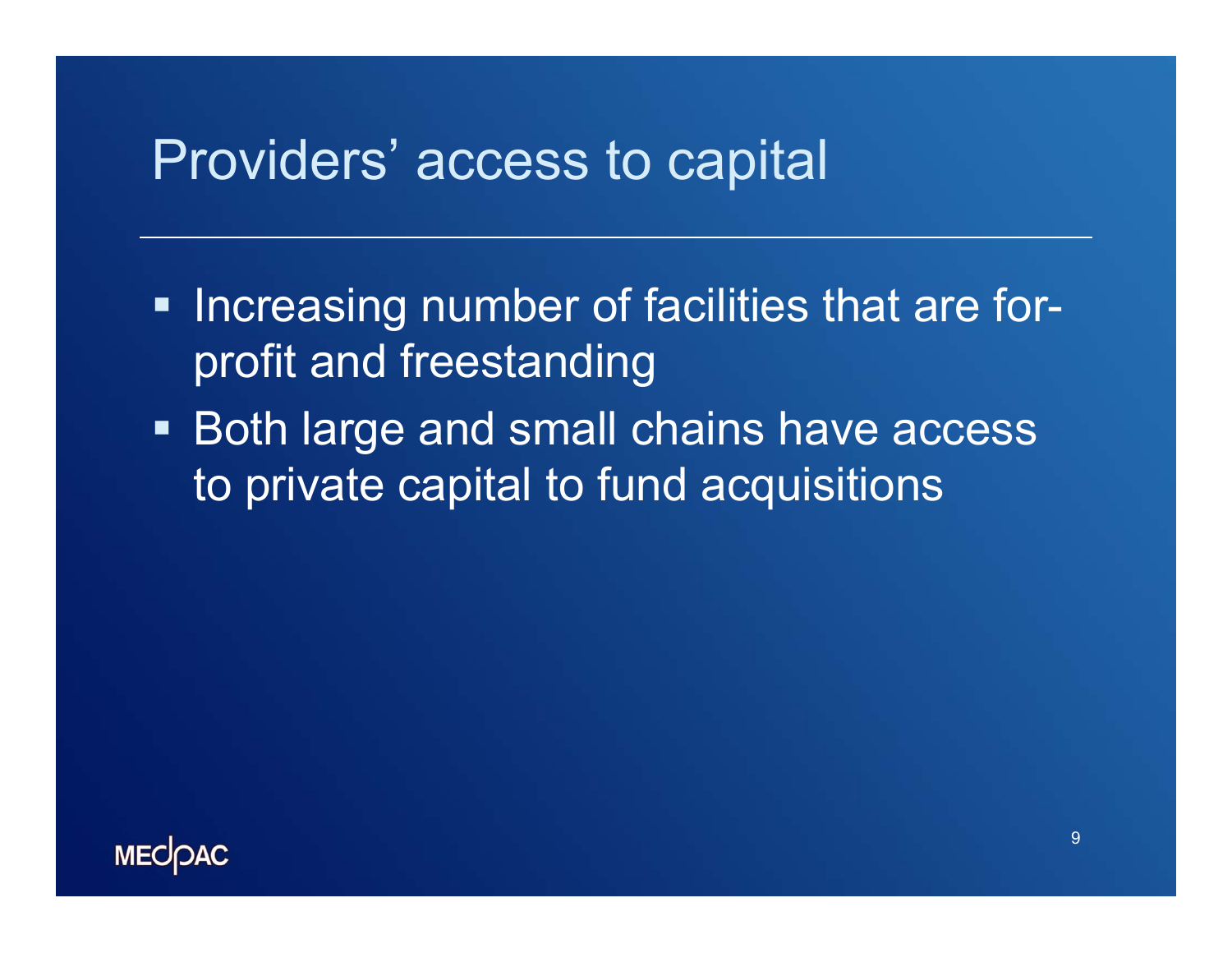# 2014 Medicare margin

| <b>Type of freestanding dialysis</b>                            | <b>Medicare</b>             | % of freestanding   |
|-----------------------------------------------------------------|-----------------------------|---------------------|
| facility                                                        | margin                      | dialysis facilities |
| All                                                             | 2.1%                        | 100%                |
| Urban                                                           | 2.9                         | 80                  |
| <b>Rural</b>                                                    | $-2.7$                      | 20                  |
| Treatment volume (quintile)<br>Lowest<br>Second<br><b>Third</b> | $-15.4$<br>$-6.6$<br>$-0.6$ | 20<br>20<br>20      |
| Fourth                                                          | 3.8                         | 20                  |
| <b>Highest</b>                                                  | 8.1                         | 20                  |

#### •2014 Marginal profit: 17.9%

Source: MedPAC analysis of 2014 freestanding dialysis cost reports and 2014 100 percent claims submitted by dialysis facilities to CMS.

MECOAC

Data are preliminary and subject to change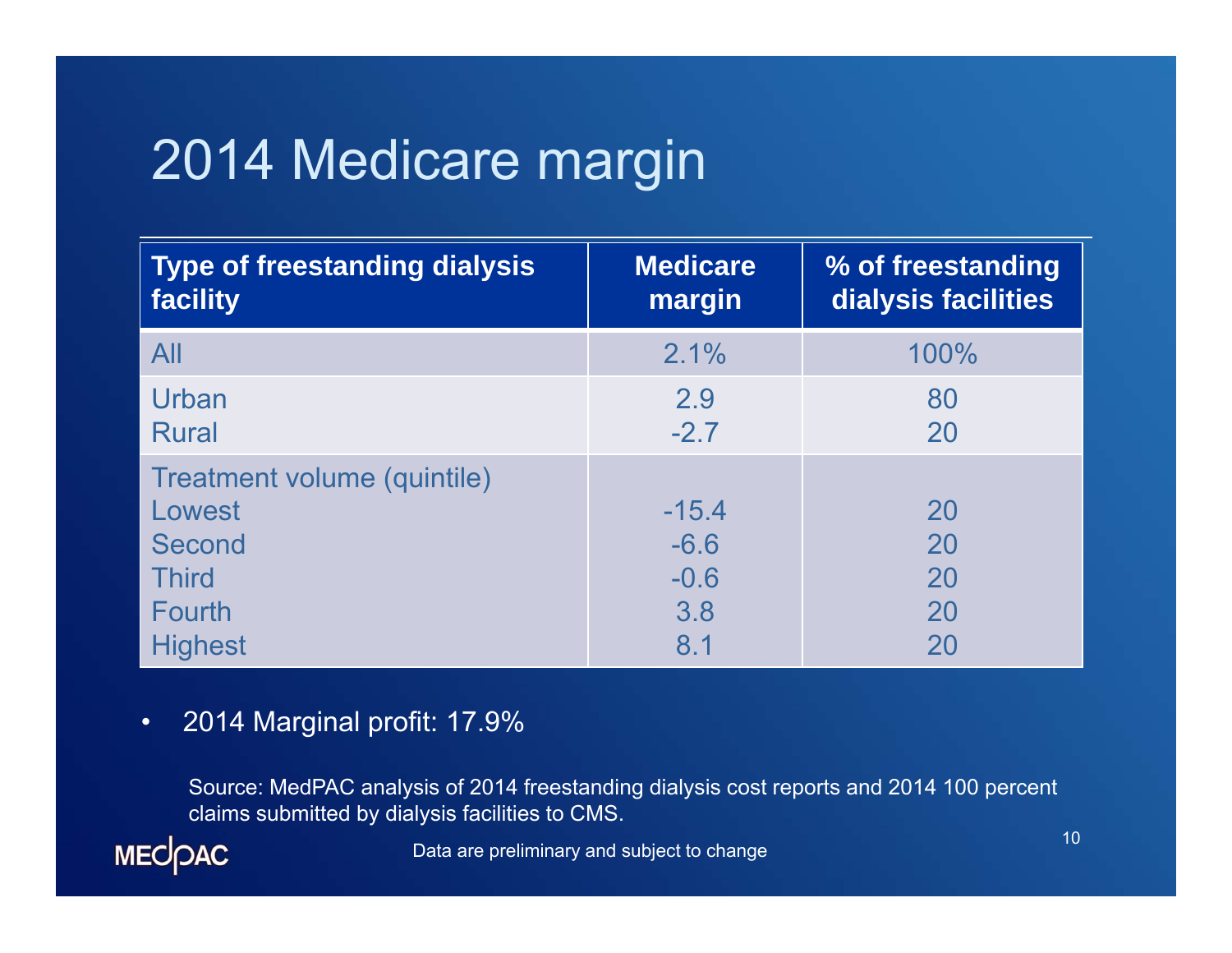#### Policy changes in 2017

- CMS's latest market basket forecast is 2.4%
- ESRD update is set by statute at market basket reduced by a productivity adjustment (0.5 percentage points) and a statutory adjustment (1.25 percentage points)
- CMS projected a QIP reduction of total ESRD payments of 0.17%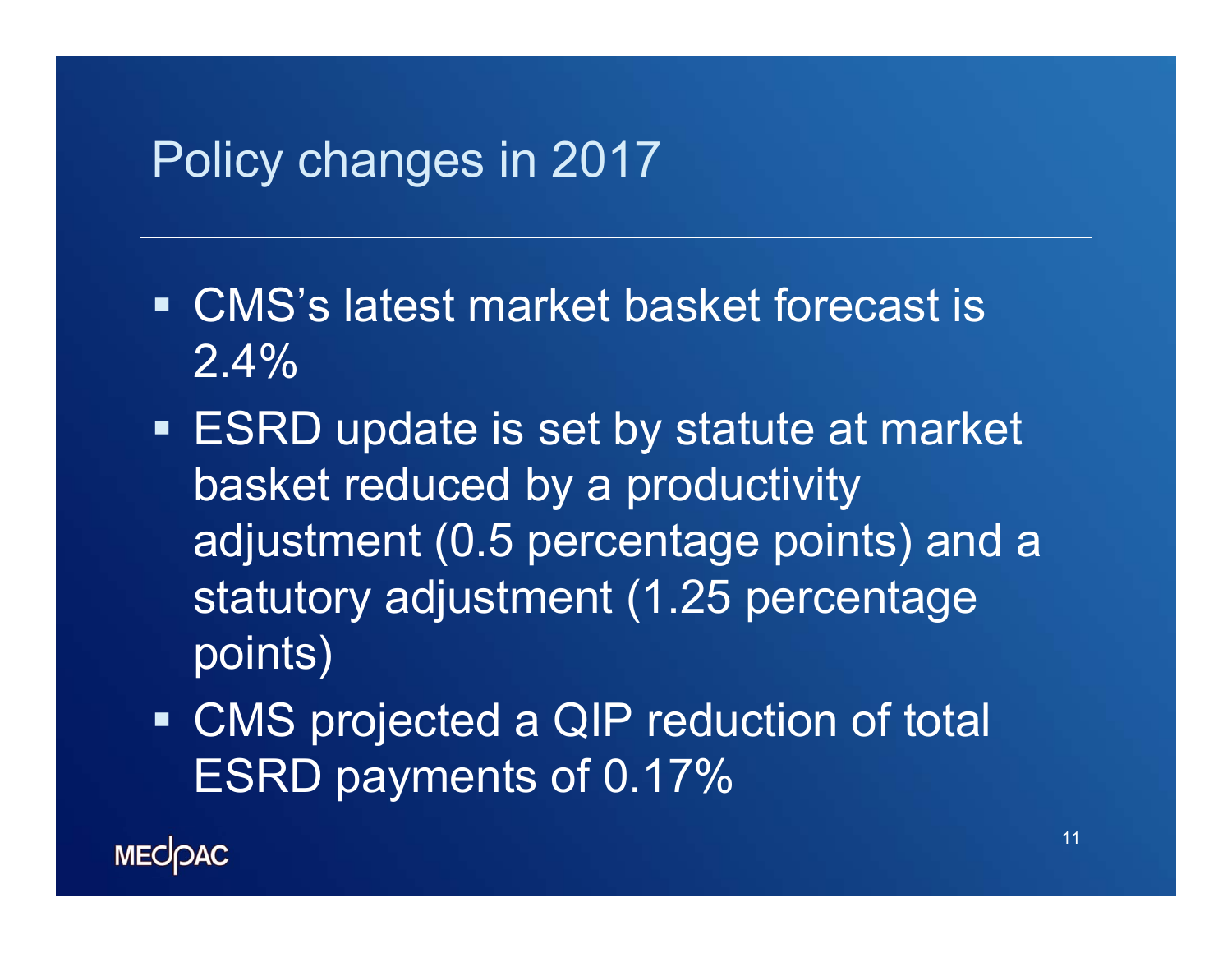## Summary of payment adequacy

- **Capacity is increasing**
- Access to care indicators are favorable
- **Dialysis quality improving for some** measures
- **Example 2 Access to capital is adequate**
- 2014 Medicare margin: 2.1% 2014 Marginal profit: 17.9%

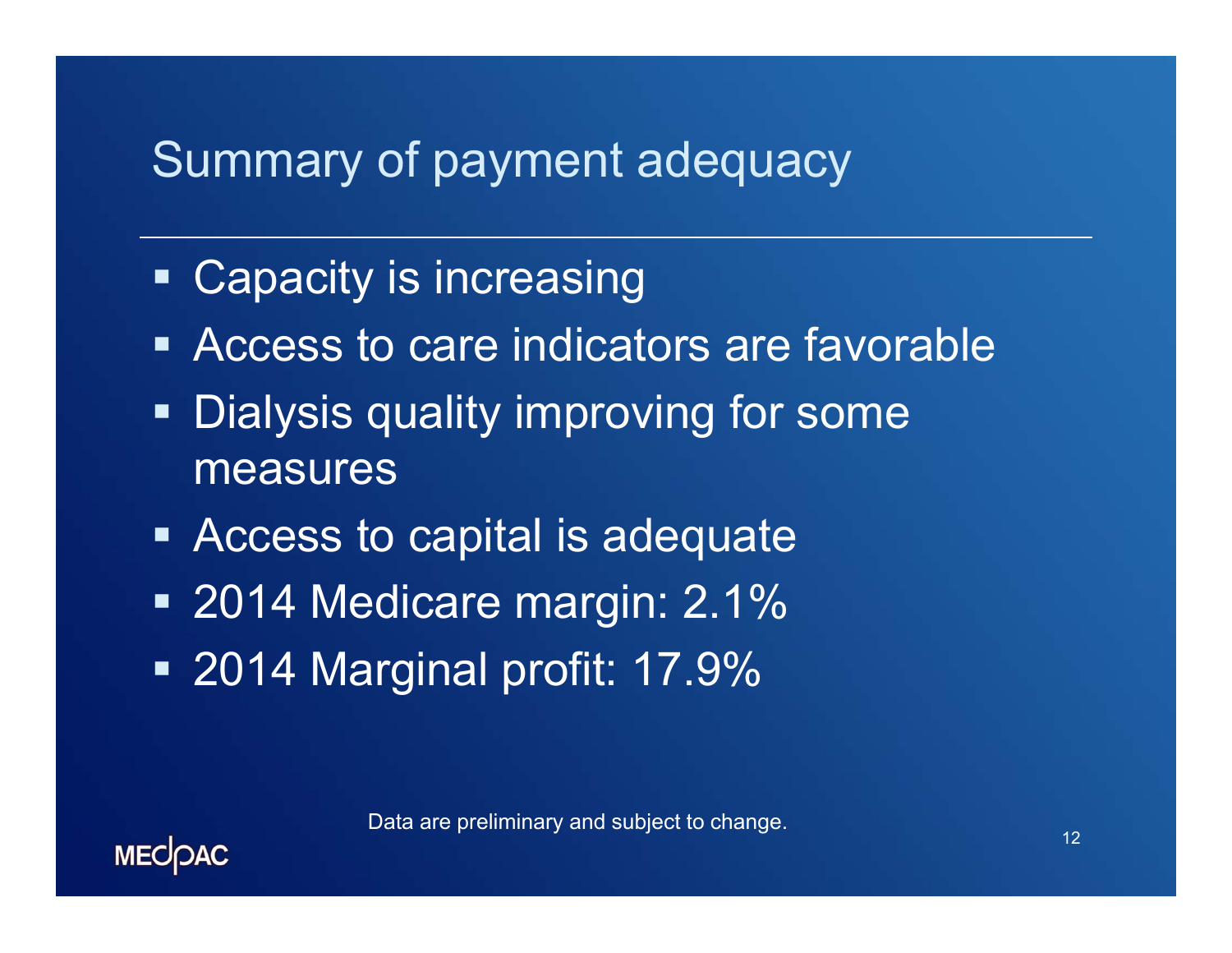# 2016 changes to the ESRD PPS

- **ATRA required analysis and refinement of** case mix adjustment for 2016
	- Recalibrate with 2012 and 2013 data
	- Remove 2 out of 6 co-morbid conditions
	- Revise low volume adjustment
	- Add rural location adjustment
- Reallocate about 4 percent of payments from base rate to adjustment factors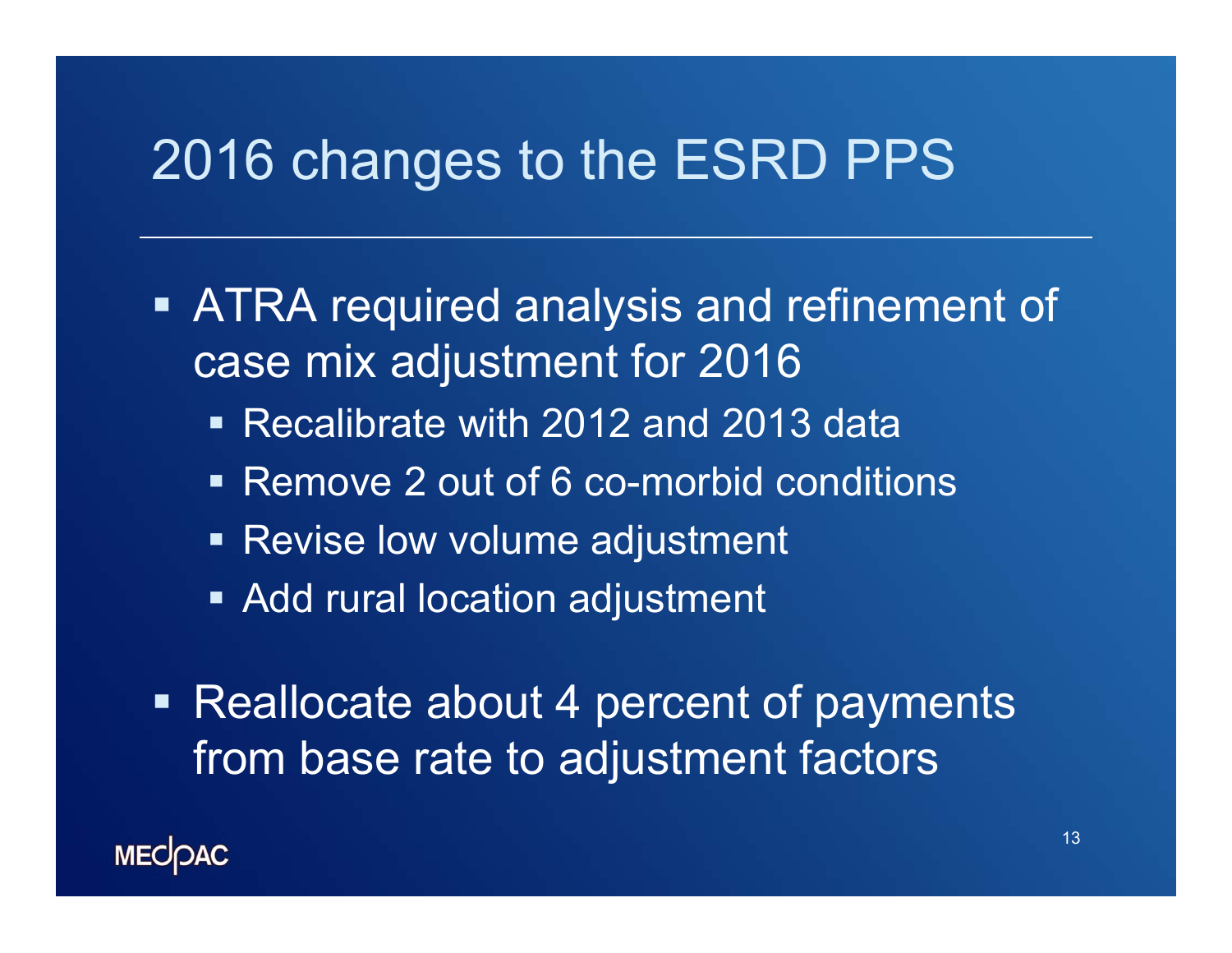## PPS issue: Low-volume adjustment

- **Adjustment should focus on protecting** facilities critical to beneficiary access
- **Distance to nearest facility is not considered** for facilities of different ownership
	- $\blacksquare$ Distance criterion reduced from 25 to 5 miles
- **EX Consider distance to the nearest facility for** the low-volume adjustment
- New rural adjustment in 2016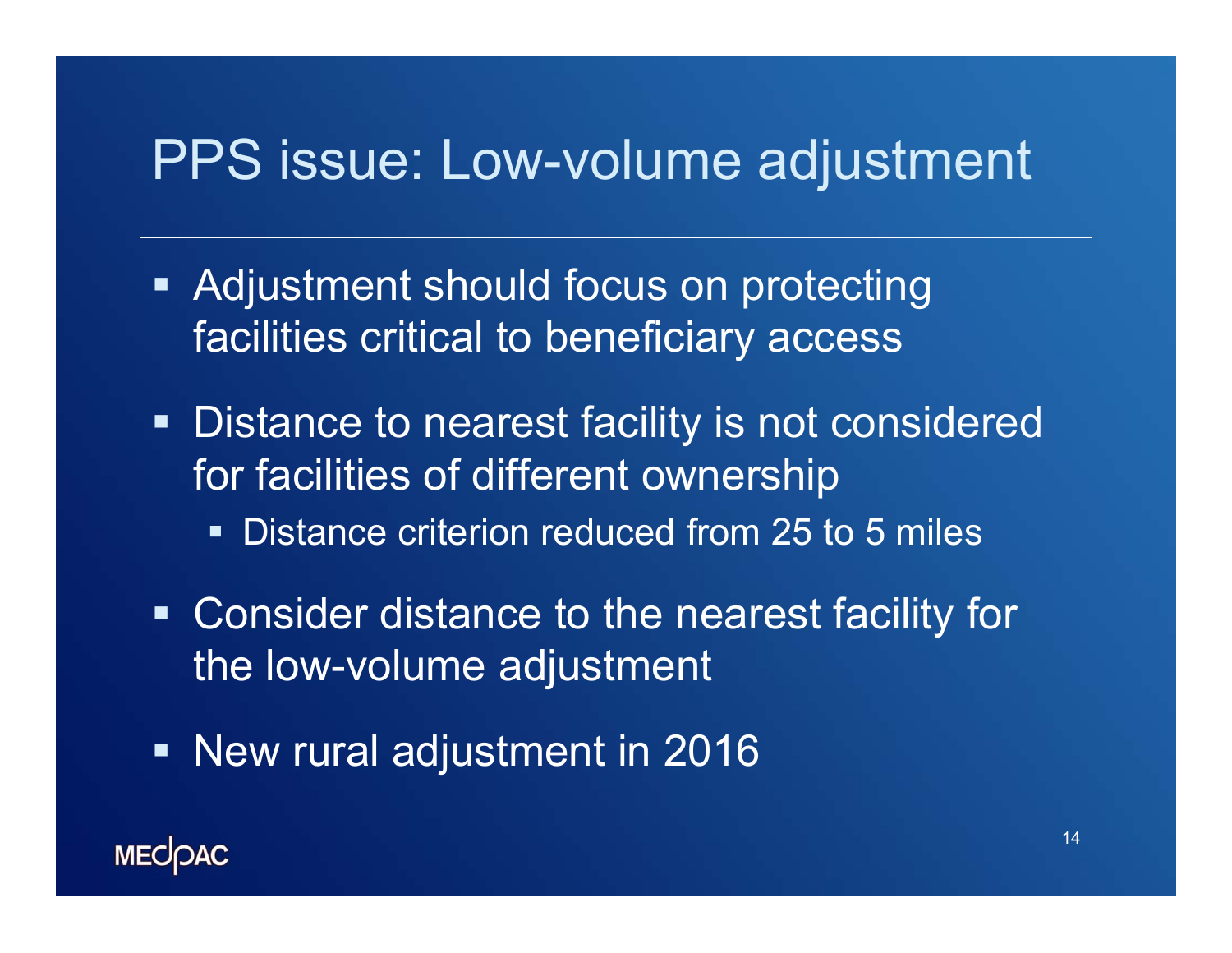# PPS issue: Accuracy of cost reports

- **Appropriateness of cost data under the new** PPS has not been examined
- **If providers' costs are overstated, then the** Medicare margin would be understated
- CMS used unaudited cost reports to develop 2016 changes
- Assess the accuracy of dialysis facilities' cost reports